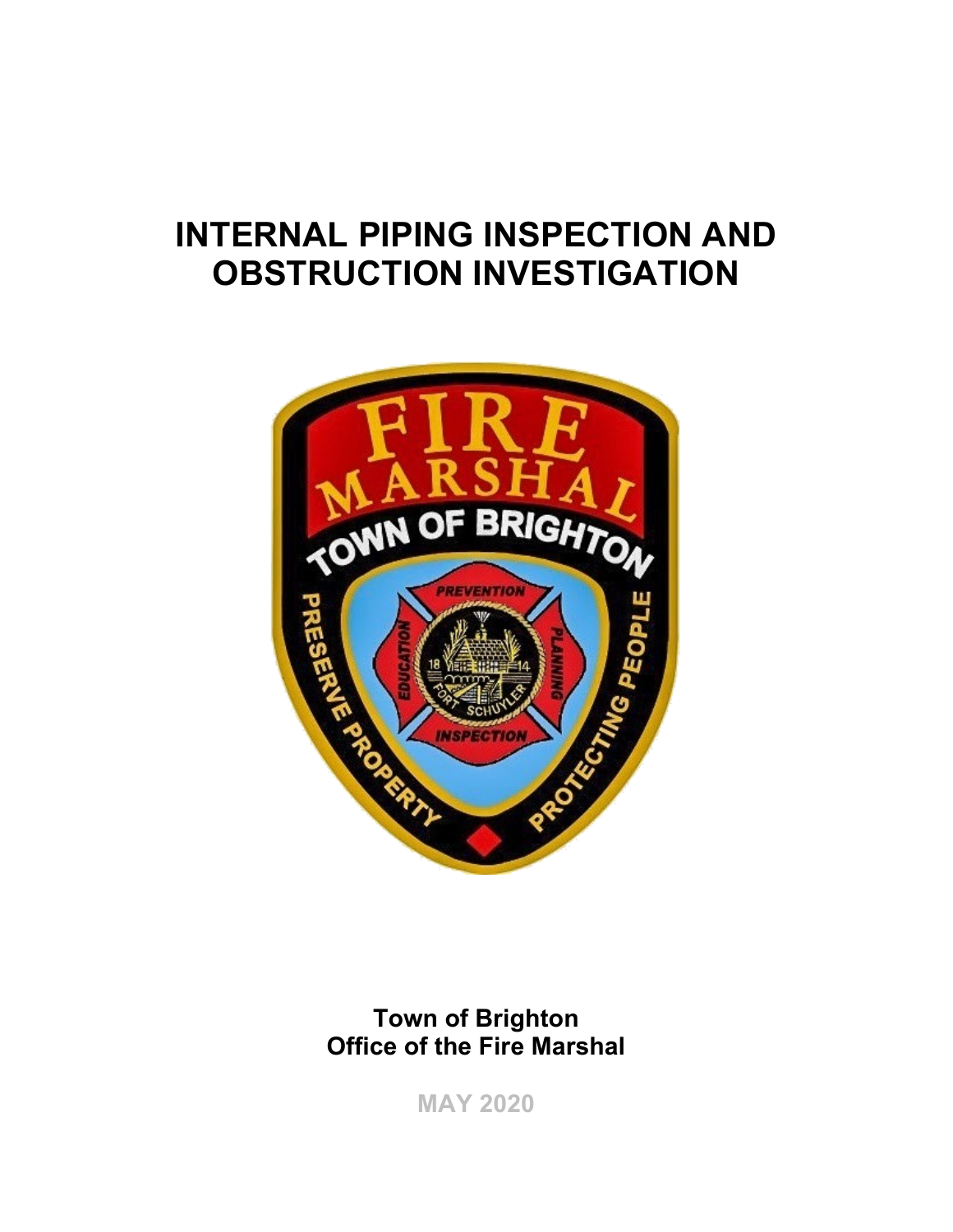# **Internal Pipe Inspections and Obstruction Investigations**

#### **Purpose**

To outline the requirements of National Fire Protection Association – Chapter 25 - Standard for the Inspection, Testing, and Maintenance of Water-Based Fire Protection Systems as it relates to the internal pipe inspections and obstruction investigations of fire sprinkler systems.

#### **Scope**

This guideline is to help outline the requirements of National Fire Protection Association – Chapter 25 - Standard for the Inspection, Testing, and Maintenance of Water-Based Fire Protection Systems as it relates to the required 5 year internal pipe inspections and obstruction investigations of fire sprinkler systems

# **Applicable Codes & Standards**

#### 2020 Fire Code of New York State

National Fire Protection Association – Chapter 25 - Standard for the Inspection, Testing, and Maintenance of Water-Based Fire Protection Systems (2017 edition).

#### **Background**

The Office of the Fire Marshal has recently received questions and concerns from commercial business property owners / managers regarding the nuances of the NFPA 25 fire protection standard for the Inspection, Testing, and Maintenance of Water-Based Fire Protection Systems.

Concerns have been voiced that suddenly fire protection contractors have been suggesting and in some case mandating, that their client and or customers submit to costly "teardowns" or "dismantling" of portions of the building automatic fire sprinkler system to remain in compliance with the National Fire Protection Association – Chapter 25 – 2017 Edition Section 13 - Obstruction Investigation.

It appears that there may be some confusion or misinterpretation regarding the intent of Chapter 13 and the word *"investigation"* as it is used in that chapter.

In researching the matter, it has been determined that New York State adopted by reference, NFPA 25 on January 1, 2003 when the Fire Code of New York State (International Fire Code – 2003) was adopted and placed into regulations. Therefore, the initial inspection to implement a five-year obstruction investigation cycle does not need to begin until January 2008 and or additional / next inspection would become due sometime in 2013, 2018 …. Ect.

Furthermore, on May 12, 2020 New York State adopted the 2020 Fire Code of New York State and placed by reference, NFPA 25 – 2017 Edition into regulation and is now the most recent edition used for inspection, testing and enforcement.

# **Internal Inspections vs. Obstruction Investigation**

Internal pipe inspections and obstruction investigations are two separate tasks. The internal inspection of piping has a frequency of every 5 years as indicated in NFPA 25 (2017 edition), Section 14.2.1. However, the obstruction investigation has no time limit and is initiated only when any of the listed 15 conditions in NFPA 25 (2017 edition), Section 14.3.1 are present.

# **Internal Inspection of Piping**

An internal inspection of piping and branch line conditions shall be conducted every 5 years. This "internal inspection of piping" is a "visual" inspection, completed every 5 years, on one main and one branch line.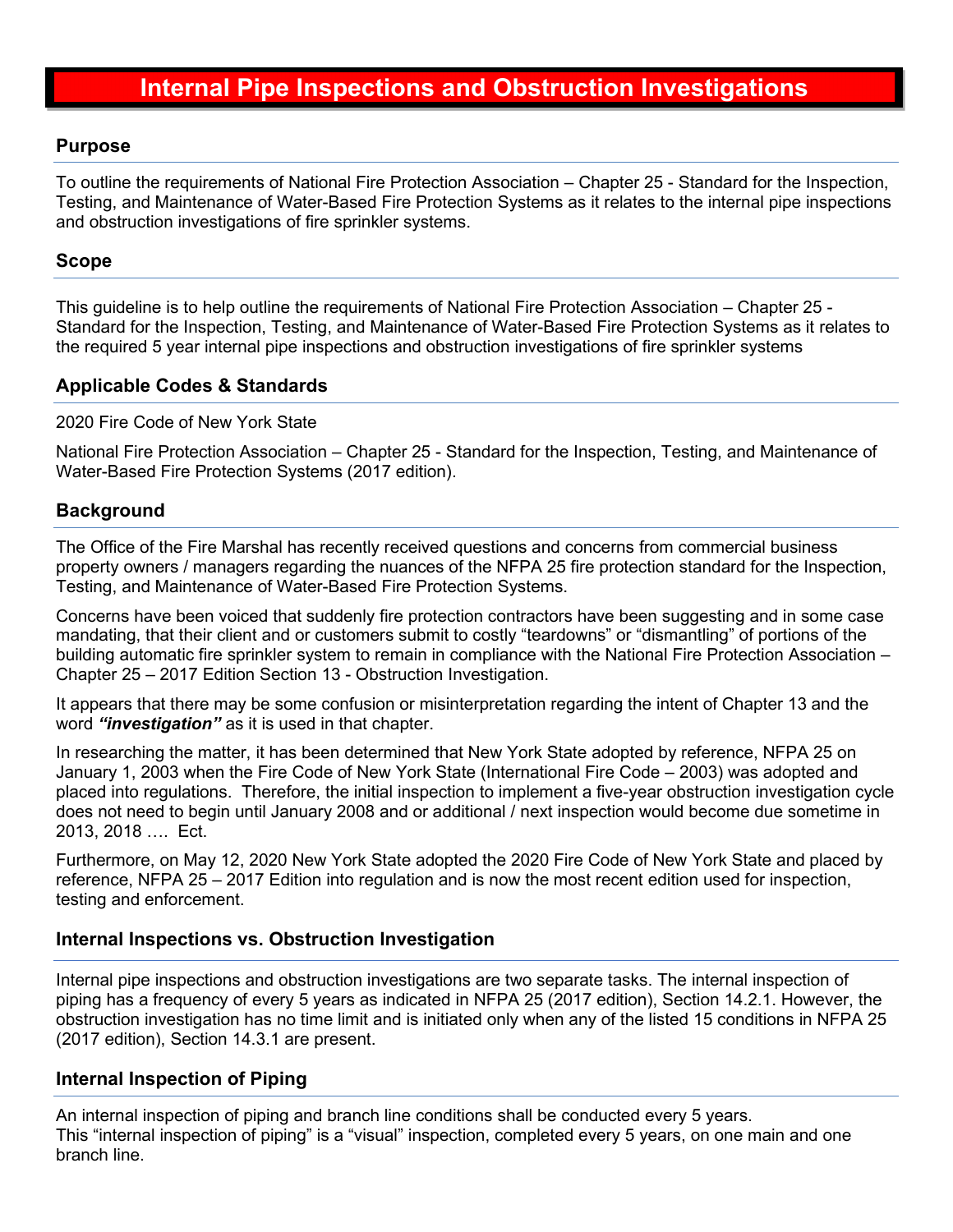The purpose of this inspection is to check for the presence of sufficient corrosion or foreign material capable of obstructing sprinklers and rendering the system ineffective in the event of a fire. Internal inspections are important if there is reason to believe that foreign material exists in the water supply or if the supply is from a stored or raw water source. These internal inspections are especially critical for dry-pipe and pre-action sprinkler systems.

The 2017 Edition of NFPA 25 further clarified this section by changing the word "inspection" to "assessment" and excludes nonmetallic pipe from the assessment. The purpose of this assessment is to look for the presence of foreign material (both organic and inorganic). A substantial amount of explanatory information was placed in Annex A of NFPA 25 (2017 edition) to clarify the intent and actual requirements.

If no such material is seen, then the system is returned to service.

If there is slime or turbercules, Section 14.2.1.3 states it must be tested for indication of microbiological influenced corrosion (MIC).

#### **Note:**

it does not say it has to be treated for MIC since one option in NFPA 13 is simply to monitor the situation.

The NFPA 25 Handbook explains that the inspection "is not intended to place an additional burden on the property owner by requiring an additional inspection every 5 years. Rather, the inspection required by 14.2.1 should be coordinated with the internal inspection requirement of system valves, such as is required by 13.4.1.2 for alarm valves."

Fire protection contractors and business owners should consider having the internal pipe assessment or inspection conducted at the same time as an annual inspection or when the fire sprinkler system is undergoing any alterations, additions, renovations, or repairs to save the cost of separate inspections.

Guidance is explicitly indicated in Section 14.2.1 that an inspection of piping is completed by opening a flushing connection at the end of one main (most likely the cross main) and by removing a sprinkler toward the end of one branch line to look for any type of foreign material. When this section says a flushing connection and a sprinkler it does indeed mean just one of each.

# **Obstruction Investigation**

An obstruction investigation is conducted when any of the 15 conditions identified in Section 14.3.1 is found to exist. For example, there were some systems installed for only a few years that have experienced pinhole leaks. This is a condition listed to initiate an obstruction investigation and obstruction prevention program. These 15 conditions can show up at any time.

When a system does not exhibit any of the 15 conditions listed under Section 14.3.1, then only the internal inspection of piping or "visual" inspection discussed earlier shall be completed every 5 years.

When one of the 15 conditions identified in 14.2.2 exists; then Section 14.3.2.1 initiates an investigation. This section has four specified locations for the visual inspections:

- (1) System NFPA 25 valve,
- (2) Riser,
- (3) Cross main, and
- (4) Branch line.

This section doesn't specify how many branch lines should be opened, but the Handbook commentary indicates that the intent is to open a representative number of branch lines as opposed to every branch line in the system.

If this investigation identifies conditions that could cause obstructions, then Section 14.3.3 dictates that a complete flushing program shall be conducted. Although it is not stated, it certainly is reasonable to allow one to first determine the extent of the problem by further visual inspections completed according to Section 14.2.3.2 and modify the flushing process accordingly.

Additional information in regard to Obstruction Investigation is located in Annex D. In Annex Section D.3.2 it states,